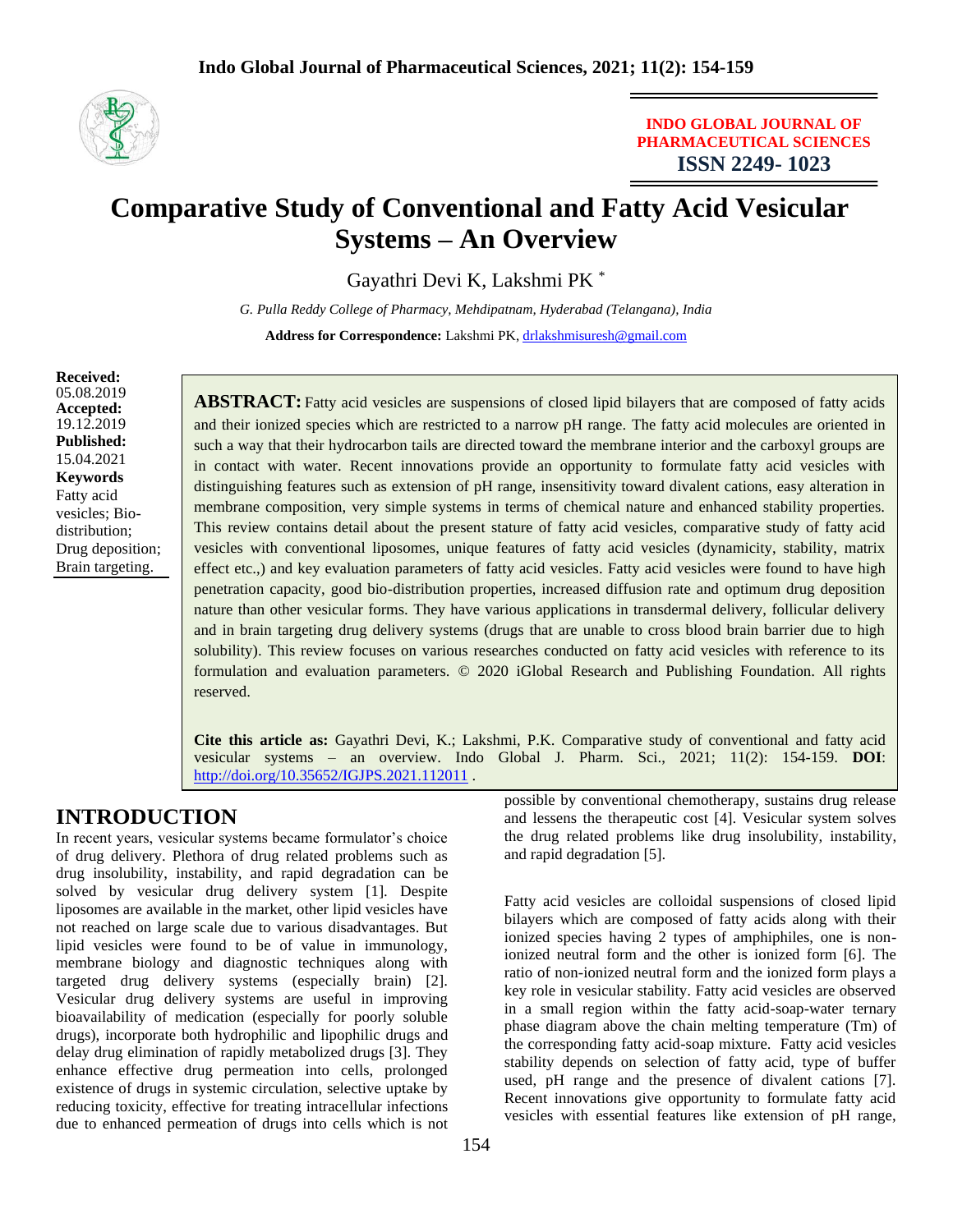### **Indo Global Journal of Pharmaceutical Sciences, 2021; 11(2): 154-159**

insensitivity toward divalent cations, and enhanced stability. They are useful as carriers for the oral administration of poorly absorbable drugs, drugs which are unable to cross BBB [8], drugs having hinderance for passing through stratum corneum and for the horizontal transfer of genes from plants [9].

Unsaturated fatty acids such as oleic acid and linoleic acid are having ability to form vesicles in the aqueous environment. After about a decade of research it was conferred that saturated fatty acids with carbon atoms in the range of 8–12 undergo self-assemblage into vesicles in a pH-dependent manner in broad sense [10]. As fatty acids are highly soluble, they tend to partition into artificial as well as natural membranes rapidly compared to other vesicular systems [11]. Fatty acid vesicles enhance the absorption of therapeutic molecules through the GIT by forming mixed micelles or chylomicrons, thus increase the bioavailability of the bioactives [12]. Free fatty acids serve as penetration enhancers for the bioactives through the stratum corneum [13]. Skin permeation potential of fatty acids differs with the chain length and branching [14]. The penetration enhancement effect of fatty acid is directly proportional to the chain length. The skin permeation property of unsaturated fatty acids is high compared to saturated fatty acid [15]. Fatty acids containing Cis double bond exhibited higher penetration property compared to Trans form [16].

# **PRESENT STATURE OF FATTY ACID VESICLES**

Fatty acid vesicles now-a-days are widely used for the transdermal drug delivery systems (mostly in case of fungal infections on skin), Follicular delivery in case of minoxidil, and brain targeting drug delivery systems mainly for the drugs that are unable to cross the BBB due to their physical characteristics [17]. For diseases like alopecia areata which is specifically restricted to hair follicles, it is essential to enhance drug absorption into the hair follicles for effective and safe treatment. So, the ideal formulation for hair follicle targeting should include a composition and physical properties which facilitate the fusion of fatty acid molecules in sebum making fatty acid vesicles an attractive delivery system for targeted drug delivery to the hair follicles. Surfactant is also used along with fatty acid to enhance flexibility of skin and improves the passage of drug through skin membrane [18]. In general, long chain fatty acids along with water form two types of systems called Homogeneous systems and Heterogeneous systems [19].

**Homogeneous systems:** They are more of diluted systems with neutral pH. In this type of systems, soap-ions and various acid-soap complexes are formed. As the pH of these systems increases, the soap formation also increases.

**Heterogeneous systems:** These are mainly concentrated systems which form either Emulsions (ions associate and form micelles) or Fatty acid vesicles (fatty acid molecules are organized to form membrane enclosing sealed aqueous spaces mostly at low pH) under certain conditions.

| S.No         | Vesicular carrier                                    | <b>Drug</b>   | Route of<br>administration | <b>BCS</b><br>class | Method of<br>preparation      | <b>References</b> |
|--------------|------------------------------------------------------|---------------|----------------------------|---------------------|-------------------------------|-------------------|
| $\mathbf{1}$ | Oleic acid containing deformable<br>liposomes        | Methotrexate  | Transepidermal<br>delivery | III                 | Thin film hydration<br>method | $[20]$            |
| 2            | Oleic acid based unsaturated fatty<br>acid liposomes | Oxiconazole   | Topical delivery           | $\mathbf{I}$        | Vortex method                 | $[21]$            |
| 3            | Oleic acid vesicles                                  | Minoxidil     | Follicular delivery        | Ш                   | Vortex method                 | $[22]$            |
| 4            | Oleic acid vesicles                                  | Clotrimazole  | Topical delivery           | $\mathbf{I}$        | Thin film hydration<br>method | $[23]$            |
| 5            | Unsaturated fatty acid vesicles                      | Dexamethasone | Cutaneous delivery         |                     | Thin film hydration<br>method | $[24]$            |
| 6            | Unsaturated fatty acid vesicles                      | methotrexate  | Dermal<br>administration   | III                 | Thin film hydration<br>method | [25]              |

**Table 1: List of various drugs used as fatty acid vesicular systems**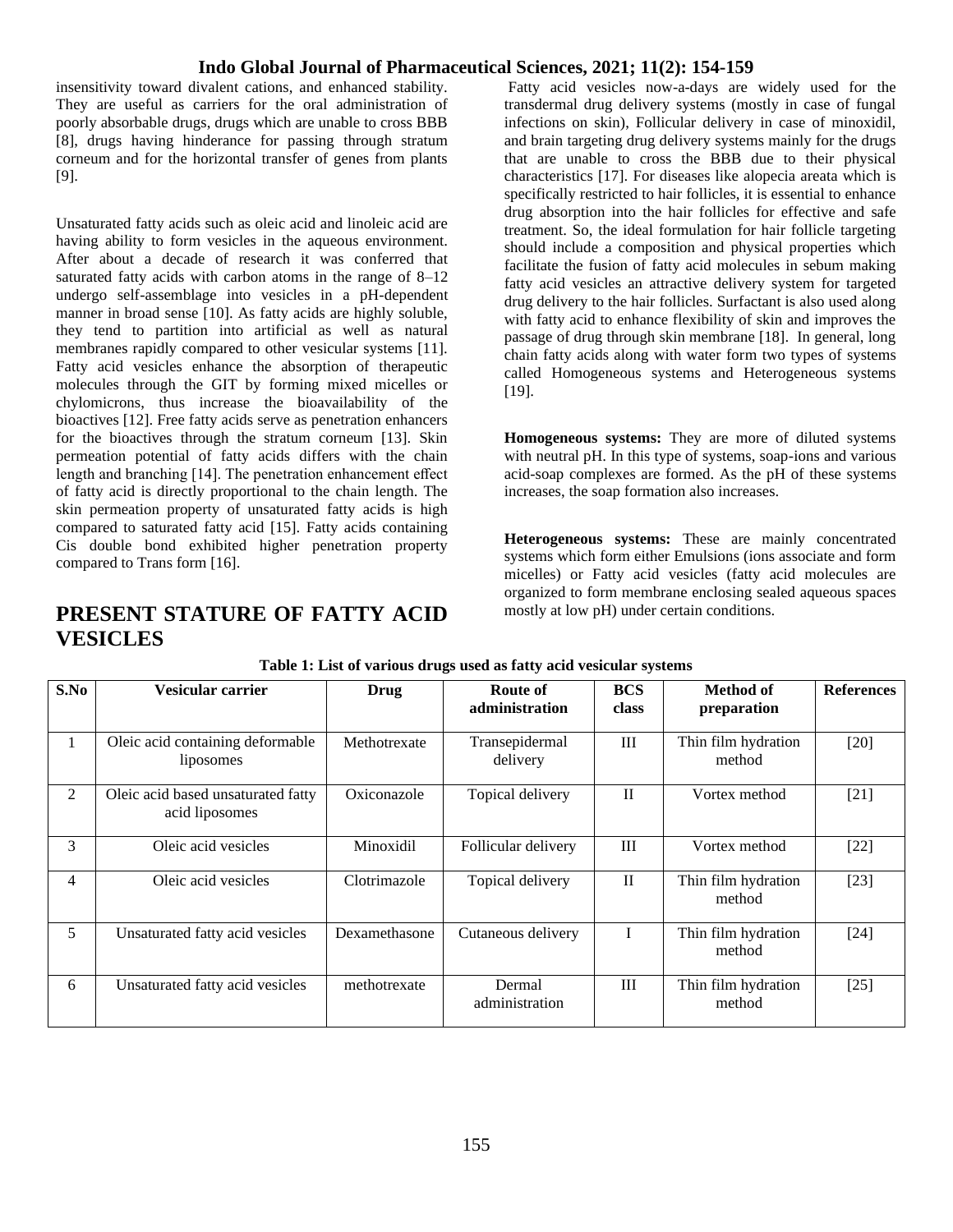| S.No           | <b>Formulation</b>                    | <b>Drug</b>   | Fatty<br>acid<br>used | Drug: fatty<br>acid | <b>Particle</b><br>size | Zeta<br>potential | <b>PDI</b>        | EE%             | <b>References</b> |
|----------------|---------------------------------------|---------------|-----------------------|---------------------|-------------------------|-------------------|-------------------|-----------------|-------------------|
|                |                                       |               |                       |                     | (nm)                    | (mV)              |                   |                 |                   |
| $\mathbf{1}$   | Oleic acid<br>vesicles                | Methotrexate  | Oleic<br>acid         | 3:7                 | $632 \pm 17$            |                   | $0.262 \pm 0.037$ | $51.0 \pm 2.2$  | $[25]$            |
| 2              | Oleic acid<br>vesicles                | Oxiconazole   | Oleic<br>acid         | 1:2                 | 215                     |                   |                   | 61.05           | $[21]$            |
| 3              | Oleic acid<br>vesicles                | Minoxidil     | Oleic<br>acid         |                     | $317 + 4$               | $13.97 \pm 0.45$  | $0.203 \pm 0.016$ | $69.08 \pm 3.0$ | $[20]$            |
| $\overline{4}$ | Oleic acid<br>vesicles                | Clotrimazole  | Oleic<br>acid         | 4:6                 | $455 + 22$              | $-22.5 \pm 0.25$  | $0.210 \pm 0.035$ | $49.5 \pm 1.0$  | $[23]$            |
| 5              | Unsaturated<br>fatty acid<br>vesicles | dexamethasone | Oleic<br>acid         | 2:8                 | $631 \pm 15$            | $-11.8+0.9$       | $0.534 \pm 0.026$ | $65.2 \pm 3.8$  | $[24]$            |
| 6              | Unsaturated<br>fatty acid<br>vesicles | Methotrexate  | Oleic<br>acid         |                     | $149 \pm 39$            |                   | $0.37 \pm 0.05$   |                 | $[22]$            |

### **Indo Global Journal of Pharmaceutical Sciences, 2021; 11(2): 154-159 Table 2: Evaluation parameters of some drug loaded fatty acid vesicles**

| Table 3: Comparison of fatty acid vesicles with conventional liposomes |                                                                                                                                                                               |                                                                                                                                                                                    |  |  |  |  |
|------------------------------------------------------------------------|-------------------------------------------------------------------------------------------------------------------------------------------------------------------------------|------------------------------------------------------------------------------------------------------------------------------------------------------------------------------------|--|--|--|--|
| S.No                                                                   | <b>Liposomes</b>                                                                                                                                                              | <b>Fatty acid vesicles</b>                                                                                                                                                         |  |  |  |  |
| $\mathbf{1}$                                                           | Tolerate wide range of ph and ionic strength of the<br>medium.                                                                                                                | Very sensitive to pH and ionic strength of the medium.                                                                                                                             |  |  |  |  |
| $\overline{2}$                                                         | Extensively prepared by both Thin film hydration<br>method and Probe sonication method.                                                                                       | Extensive sonication results in the formation of non-uniform<br>vesicular suspension.                                                                                              |  |  |  |  |
| $\overline{3}$                                                         | Strong light scattering property per mole.                                                                                                                                    | Weak light scattering property per mole.                                                                                                                                           |  |  |  |  |
| $\overline{4}$                                                         | Size distribution is two folds high than fatty acid<br>vesicles.                                                                                                              | Size distribution is lower compared to liposomes.                                                                                                                                  |  |  |  |  |
| 5                                                                      | Vesicular size is large and so entraps more amount of<br>glucose.                                                                                                             | Vesicular size is comparatively small and thus entraps less<br>amount of glucose.                                                                                                  |  |  |  |  |
| 6                                                                      | Chemically complicated systems.                                                                                                                                               | Chemically very simple systems than all vesicular forms.                                                                                                                           |  |  |  |  |
| $\overline{7}$                                                         | Not used as prototypes for simple cells.                                                                                                                                      | Used as prototypes for simple cells.                                                                                                                                               |  |  |  |  |
| 8                                                                      | Membrane composition cannot be changed by simple<br>procedures.                                                                                                               | Membrane composition can be changed easily by simple<br>procedures like alteration of fatty acid components or<br>addition of lipid soluble substances.                            |  |  |  |  |
| 9                                                                      | Stability is less compared to fatty acid vesicles.                                                                                                                            | Have long-term stability than all vesicular types.                                                                                                                                 |  |  |  |  |
| 10                                                                     | Shorter retention in brain after crossing BBB.<br>Clearance, bioavailability, residence time and<br>sustained release are comparatively weak than the<br>fatty acid vesicles. | Longer retention in brain after crossing BBB. Less clearance,<br>more bioavailability, prolonged residence time and sustained<br>release are more than for liposomal formulations. |  |  |  |  |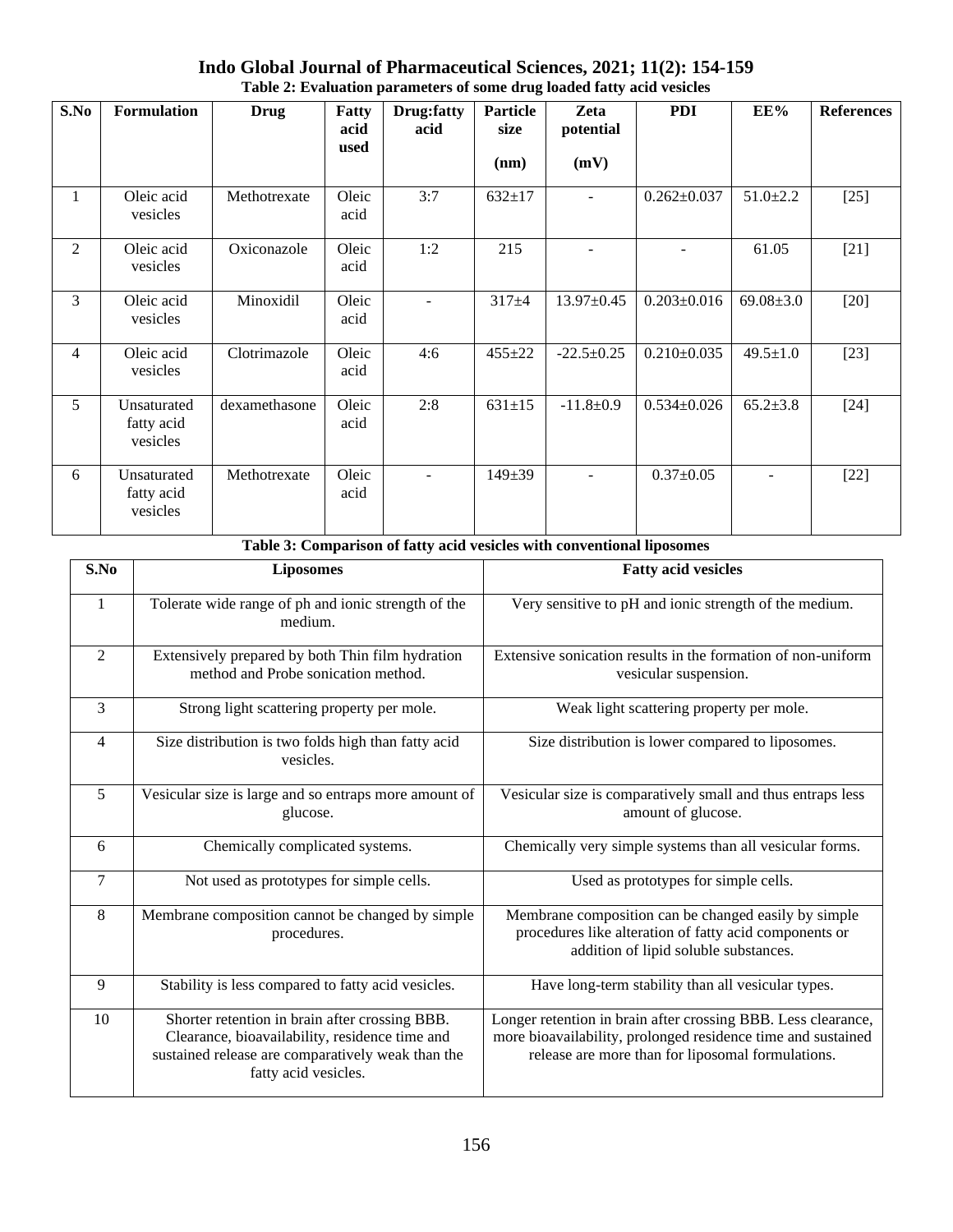# **Indo Global Journal of Pharmaceutical Sciences, 2021; 11(2): 154-159 UNIQUE FEATURES OF FATTY ACID VESICLES**

#### **Dynamic nature**

They are composed of single chain amphiphiles. This dynamic feature places them in between conventional vesicles formed from double-chain amphiphiles (phospholipids) and micelles formed from single-chain surfactants [26]. The fact is that a range of fatty acid aggregates are formed just by changing the protonation/ionization ratio of the terminal carboxylic acid.

#### **Matrix effect**

They are having ability of forming self-reproducing molecular assemblies (spontaneous formation of fatty acid vesicles from micelles which are diluted in buffer solution) It is an autocatalytic process. Fatty acid vesicles, after a significant lag time, increase the rate of vesicle formation in this process. The lag time in this process can be eliminated by adding preformed vesicles (seed vesicles) which increases the rate of vesicular formation instantly without any delay [27].

#### **Protocell model**

These are used to investigate vesicle self-reproduction by cell mimicking behavior by dynamic properties like rapid exchange of fatty acid molecules between vesicles & across the vesicular membrane due to relative high monomer concentration and various aggregate structures can be formed by changing ratio of fatty acids and soap [28].

#### **Effect of pH**

The pH of the fatty acid vesicles is restricted to a narrow pH range (7-9). The pH range broadly depends on the chemical structure of the fatty acid. For long chain fatty acids, vesicles will be formed at higher pH. The membrane surface pH should be less compared to fatty acid vesicular dispersion for local action. In dilute systems, transitions in vesicle shapes can be done by changing pH. It influences the drug diffusion across the skin, stability of the formulation and vesicular size in general [29].

#### **Expansion to mixed vesicular systems**

The narrow pH range of the fatty acid vesicles can be extended by adding amphiphilic additives like sulfonate groups or surfactant with a sulfate or linear alcohols [30].

#### **Stability**

They are more stable compared to the other vesicular systems because of reduction in the free energy of fatty acid-water system during its formation. The low ionic strengths, stabilizing buffers and slightly alkaline pH also makes them quite stable compared to other liposomes. To enhance the stability of the fatty acid vesicles, the fatty acids should be cross linked by chemical bonds (fatty acid + polymerizable

moiety). The stability of oleic acid vesicles can be adding antioxidants/chelating agents/inert gases [31]. Fatty acid vesicular membrane stability can be stabilized by head group H-bonding with water, complex formation between ionized and neutral acid molecules and by hydration of dissociated carboxyl groups [32].

# **EVALUATION PARAMETERS OF FATTY ACID VESICLES**

#### **Vesicle size and shape**

The vesicles formed by the fatty acids are uniform in size with spherical smooth surface and homogeneous in nature [33]. The vesicular shape becomes non uniform on extensive sonication. The vesicles formed by the fatty acids are small compared to the vesicles formed by other lipids.

#### **Skin permeability**

The fatty acid vesicles with oleic acids and linoleic acids shows enhanced skin permeability compared to the other conventional liposomes due to the flexibility of the fatty acid, having the advantage of penetration capacity into the skin pores which are much smaller than the vesicles of the fatty acid vesicles. Oleic acid has selective perturbation of the intracellular lipid bilayers present in the stratum corneum, which dramatically change the density and morphology of epidermal Langerhans cells and results in the generation of pores on the surface of the epidermal corneocytes [34].

#### **Entrapment efficiency**

The entrapment efficiency holds well for the fatty acid vesicles in general manner. In case of oleic acid vesicles, if the drug molecules are negative, the entrapment efficiency decreases because of the negative charge of the oleic acid which repels the negatively charged drug molecules and decrease the drug loading capacity [35]. As the concentration of oleic acid increases, the entrapment efficiency also increases.

#### **Release kinetics**

Diffusion rate is high for the fatty acid vesicles compared to the conventional liposomes due to the good penetration capacity of fatty acids compared to other lipids [36].

#### **Drug deposition**

Fatty acid vesicles have more depoting property of drug in the epidermal layers of skin compared to the conventional liposomes as the fatty acids have more retaining property in the epidermis than other lipids [37].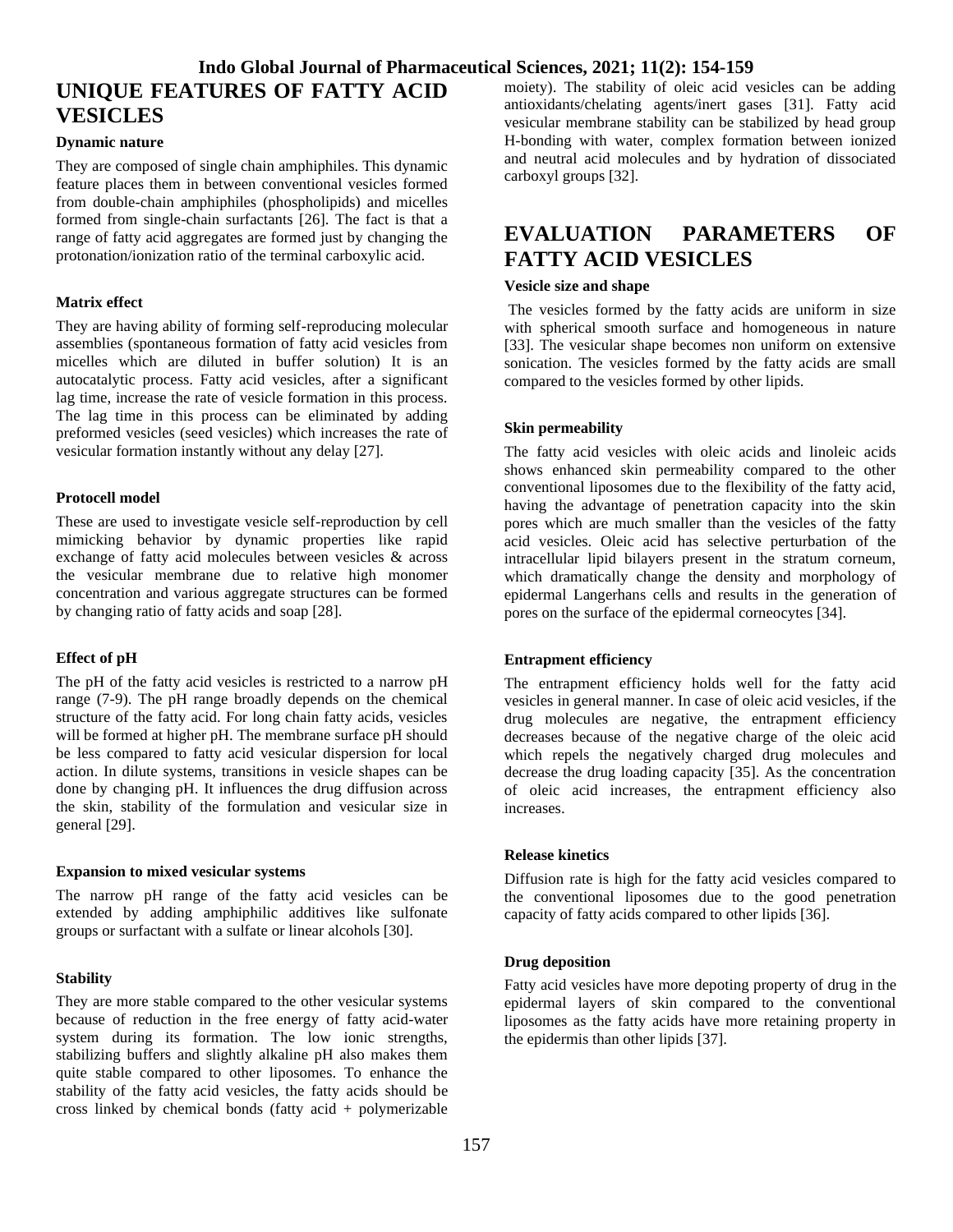### **Indo Global Journal of Pharmaceutical Sciences, 2021; 11(2): 154-159**

#### **Compatibility studies**

The DSC and FTIR studies prove that there is good compatibility property between drug molecules and excipients in the formulation of fatty acid vesicles than the conventional liposomes. The fatty acid vesicles do not show any peaks related to the drug substances indicating that vesicles fully encapsulation of the drug and other solutes. In case of conventional liposomes, the peaks more or less related to the drug molecules are observed indicating the free drug present on the vesicles even after the encapsulation [38].

#### **Bio-distribution study**

In case of brain targeting experiments, fatty acid vesicles showed enhanced efficiency to cross BBB and presence of more amount of drug in the brain (high retention) compared to the normal conventional liposomes. High retention indicates sustained release of the drug, less clearance through liver and kidney, longer blood residence time than liposomes and ability to tackle short elimination half-life and low bioavailability [39].

### **CONCLUSION**

Fatty acid vesicles are now-a-days widely used due to their dynamic nature of changing their membrane composition easily. They are useful in delivery of anti-inflammatory drugs by encapsulation of drug in the fatty acid vesicle and thus they act as potential carriers. Sustained release of drug, drug deposition, more stability, good bio-distribution properties and high rate of diffusion are the benefits through these fatty acid vesicular drug delivery systems compared to conventional liposomes. They increase the permeation of the drug molecule by avoiding the stratum corneum barrier potential and hence increase the in-vitro skin delivery of drug compared to conventional liposomes.

# **ACKNOWLEDGEMENT**

Not declared.

### **CONFLICT OF INTEREST**

There is no conflict of interest regarding the research article.

# **DATA AVAILABILITY**

Not declared.

### **FUNDING SOURCE**

No external funding source has been declared.

# **REFERENCES**

[1] Ravi Buchiraju et al. Vesicular drug delivery system-an overview. Research Journal of Pharmaceutical, Biological and Chemical Sciences., 2013; 4 (3): 462-474.

[2] Mayank Gangwar., Ragini Singh., Goel, RK and Gopal Nath., Recent advances in various emerging vesicular systems: An overview. Asian Pacific Journal of Tropical Biomedicine., 2012; 1176-1188.

[3] Kalpesh Chhotalal Ashara et al. Vesicular drug delivery system: A novel approach. Mintage journal of Pharmaceutical and Medical Sciences., 2014; 3 (3):1-14.

[4] Gregor Cevc., Gabriele Blume., Andreas Schatzlein., Dieter Gebauer and Amla Paul., The skin: a pathway for systemic treatment with patches and lipid-based agent carriers. Advanced Drug Delivery Reviews.,1996; 18: 349-378.

[5] Patel, DM., Jani, RH and Patel, CN., Ufasomes: A Vesicular Drug Delivery. Systemic Reviews in Pharmacy., 2011; 2 (2): 72-78.

[6] Cistola, D.P., Hamilton, J.A., Jackson, D and Small, D.M., Ionization and phase behavior of fatty acids in water: application of the Gibbs phase rule. Biochemistry., 1988; 27 (6): 1881–1888.

[7] Hargreaves, WR., Deamer, DW., Liposomes from ionic, single-chain amphiphiles. Biochemistry., 1978; 17: 3759-68.

[8] Lopamudra Dutta et al. Lipid-based nanocarrier efficiently delivers highly water soluble drug across the blood–brain barrier into brain. Drug Delivery., 2018; 25 (1): 504-516.

[9] Prasanthi, D and Lakshmi, PK., Transdermal delivery of alfuzosin hydrochloride. Journal of Advanced Pharmaceutical Technology & Research., 2012; 3 (4): 216–223.

[10] Kenichi Morigaki and Peter Walde., Fatty acid vesicles. Current opinion in Colloid & Interface Science., 2017; 12: 75- 80.

[11] Hicks, M and Gibicki, JM., Microscopic studies of fatty acid vesicles. Chemistry and Physics of Lipids., 1977; 20: 243-252.

[12] Fukui, H., Murakami, M., Takada, K and Muranishi, S., Combinative promotion effect of Azone and fusogenic fatty acid on the large intestinal absorption in rat. Int J Pharm., 1986; 31: 239-246.

[13] Kanikkannan, N., Kandimalla, K., Lamba, SS and Singh, M., Structure-activity relationship of chemical penetration enhancers in transdermal drug delivery. Current Medicinal Chemistry., 2000; 7(6): 593–608.

[14] Prasanthi, D and Lakshmi, PK., 2013. Iontophoretic transdermal delivery of finasteride in vesicular invasomal carriers. Pharm Nanotechnol, 1, pp.136-186.

[15] Aungst, B.J., Structure/effect studies of fatty acid isomers as skin penetration enhancers and skin irritants. Pharmaceutical Research., 1989; 6 (3): 244–247.

[16] Sharma, A., Kumar, V., Dhillon, V., Gupta, A and Arora, S., Evaluation of transdermal permeability of zidovudine